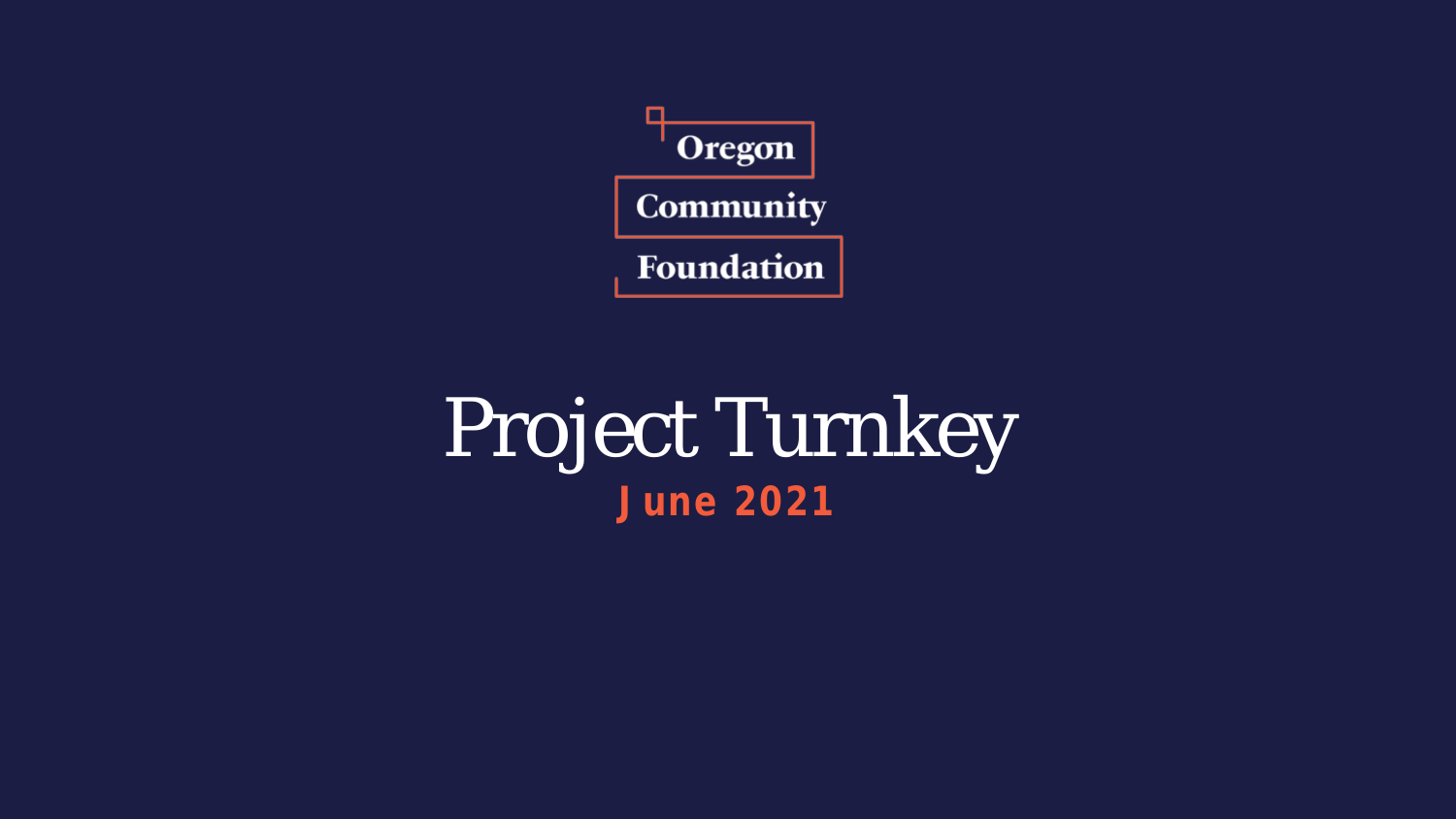## The Triple Threat **OREGON'S COLLIDING CRISES**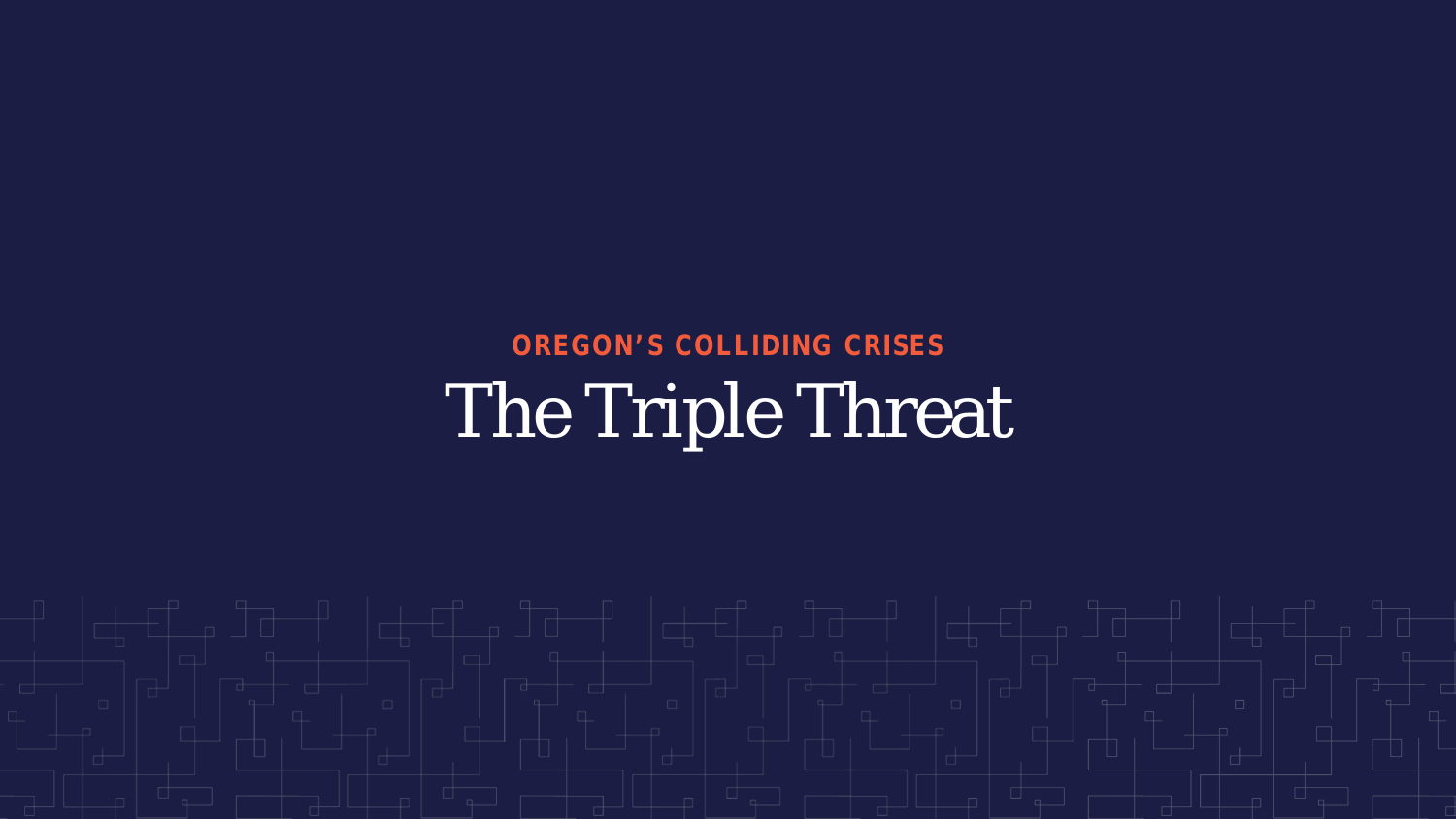

## LEGISLATIVE ACTION

Oregon's Emergency Board allocated \$65 million to **Oregon Community** Foundation. An Advisory Committee of diverse stakeholders has:

- Quickly, efficiently, equitably distributed funds to eligible entities for the acquisition of properties.
- Guided criteria, priorities, accountability, due diligence, & acquisition while centering equity and community needs.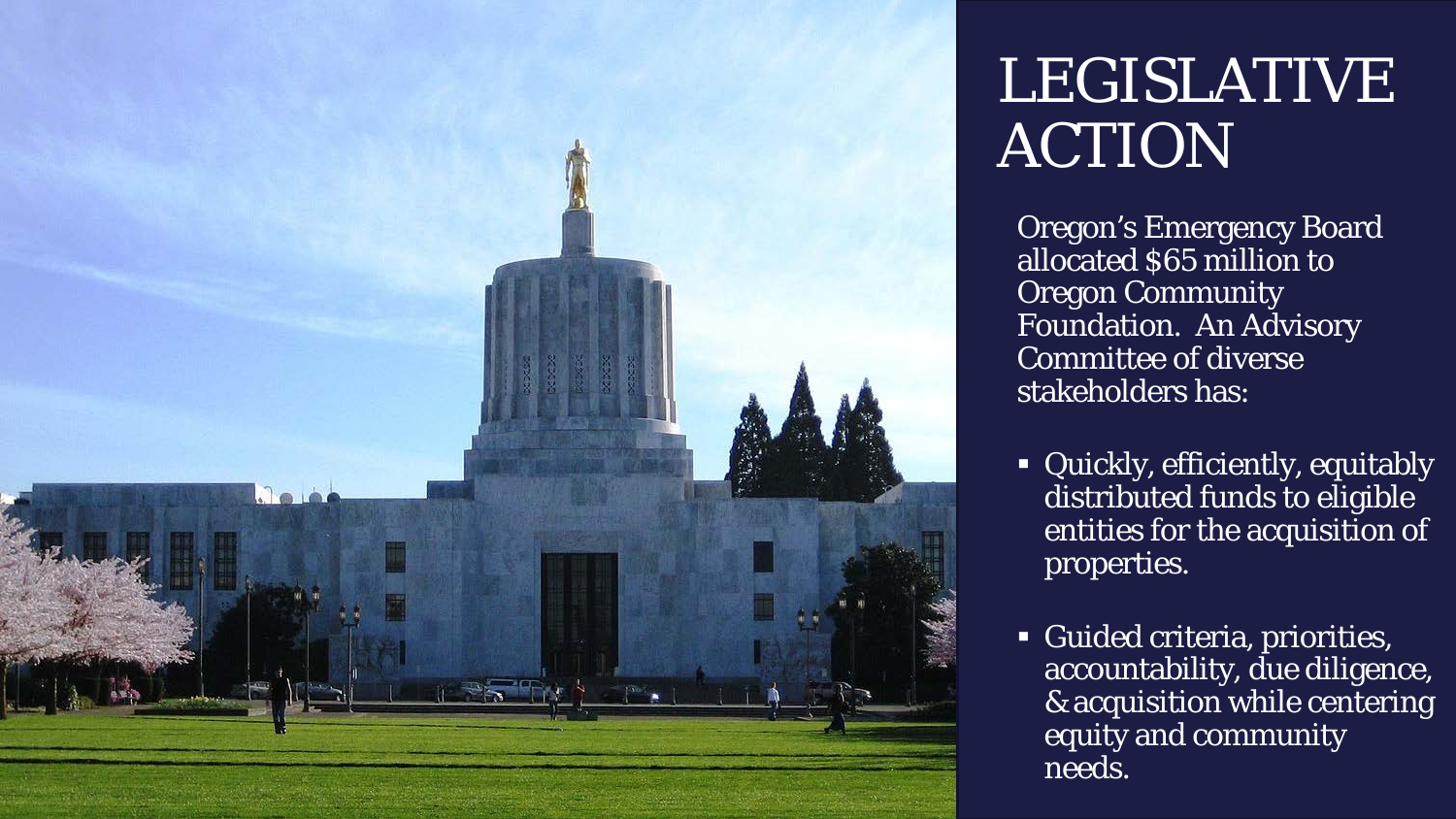

Project Turnkey offers both immediate shelter AND longer-term permanent housing, in a single investment.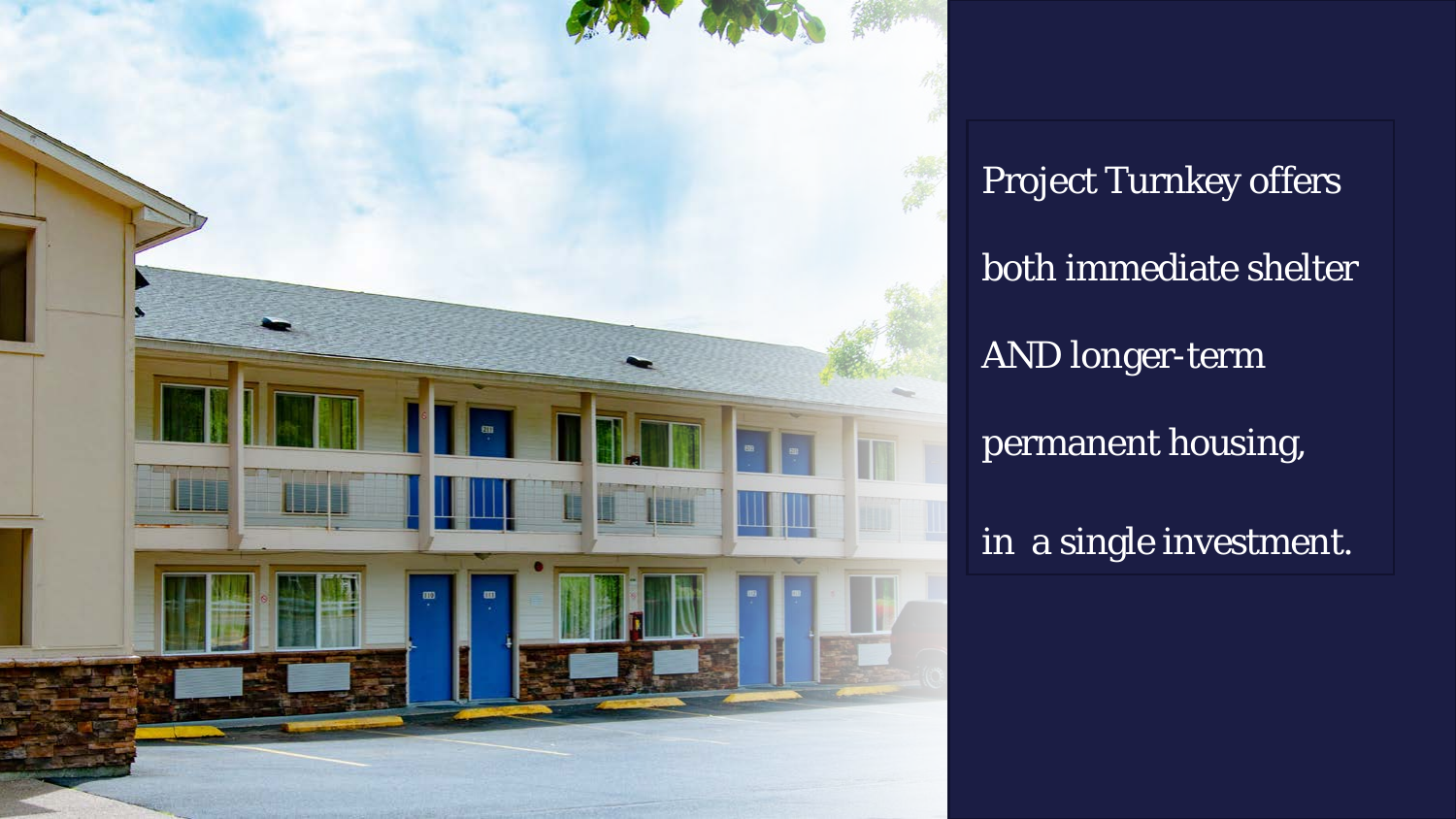# **PROJECT TURNKEY PROJECTS TO DATE**



\$65 million statewide housing initiative purchases motels/hotels for safe, socially-distanced housing for community members impacted by fires and COVID-19.

Graphic provided courtesy of Oregon Community Foundation.

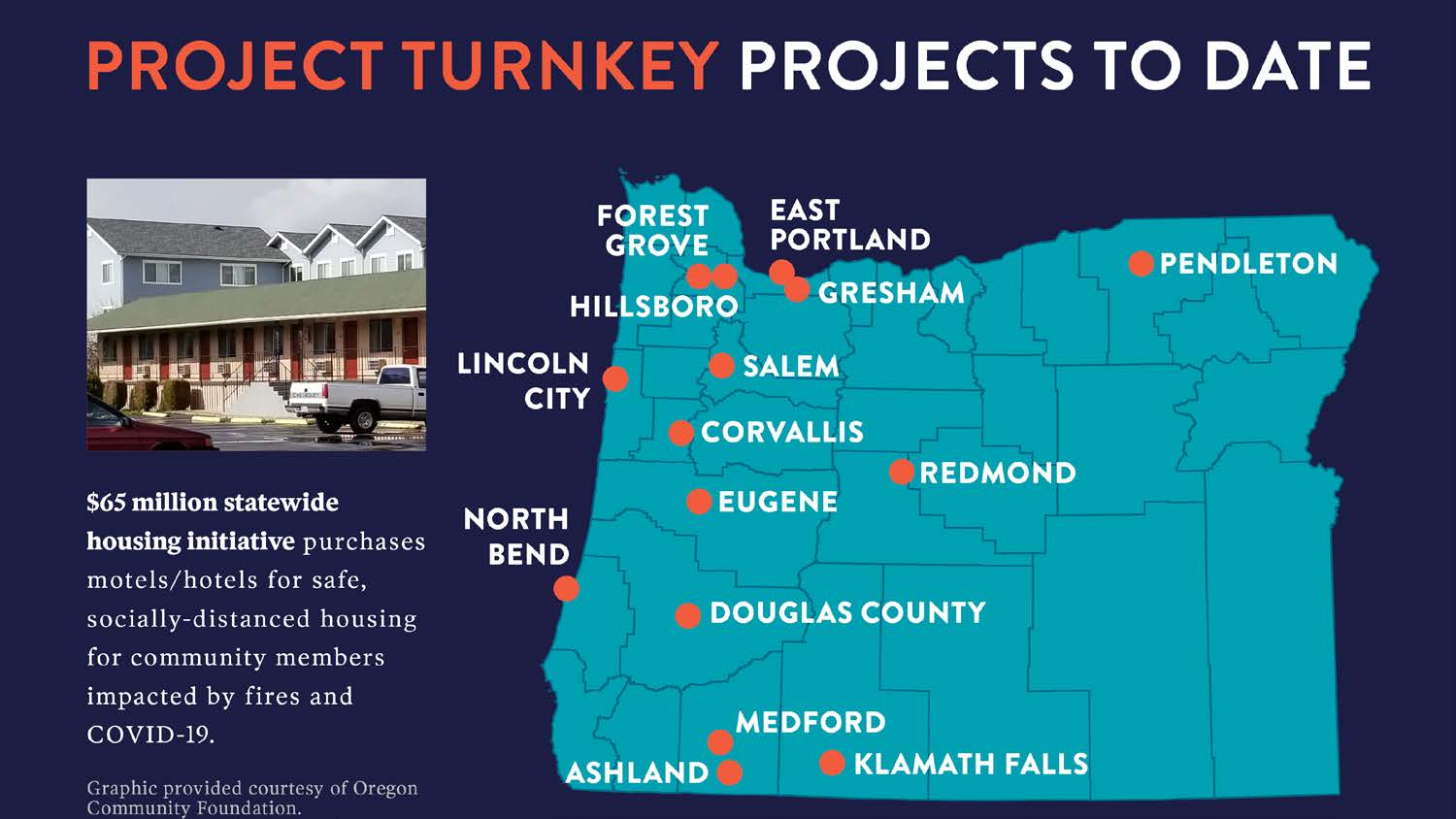## **SUCCESSES**

High-quality Applicants with community-centered projects

Equity-rooted, knowledgeable & engaged Advisory Committee

Real Estate Expertise

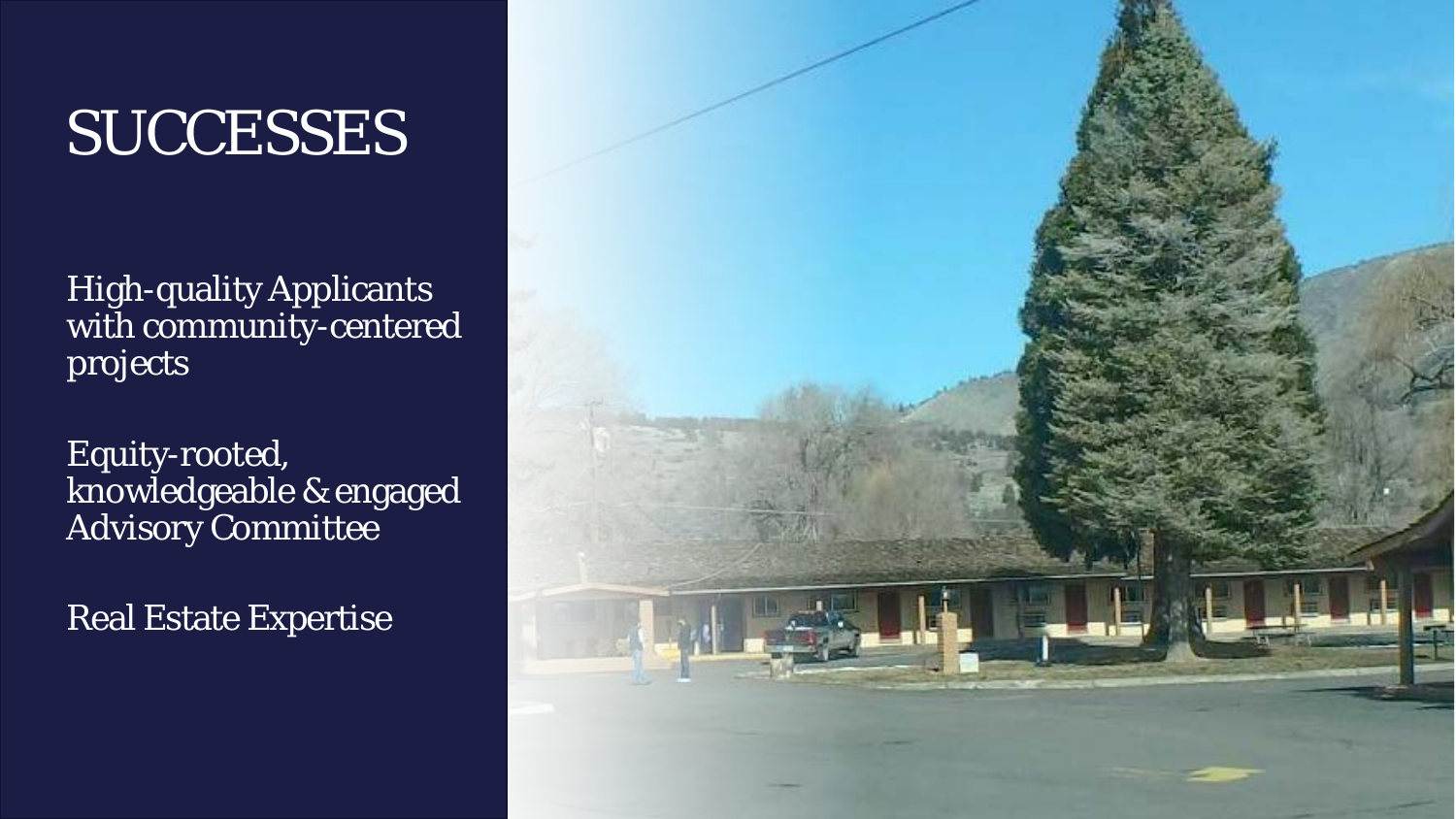# CHALLENGES

Zoning & Land Use

**Ongoing Operational** Funding

Availability of Suitable **Hotels** 

Ample Time for Community Engagement

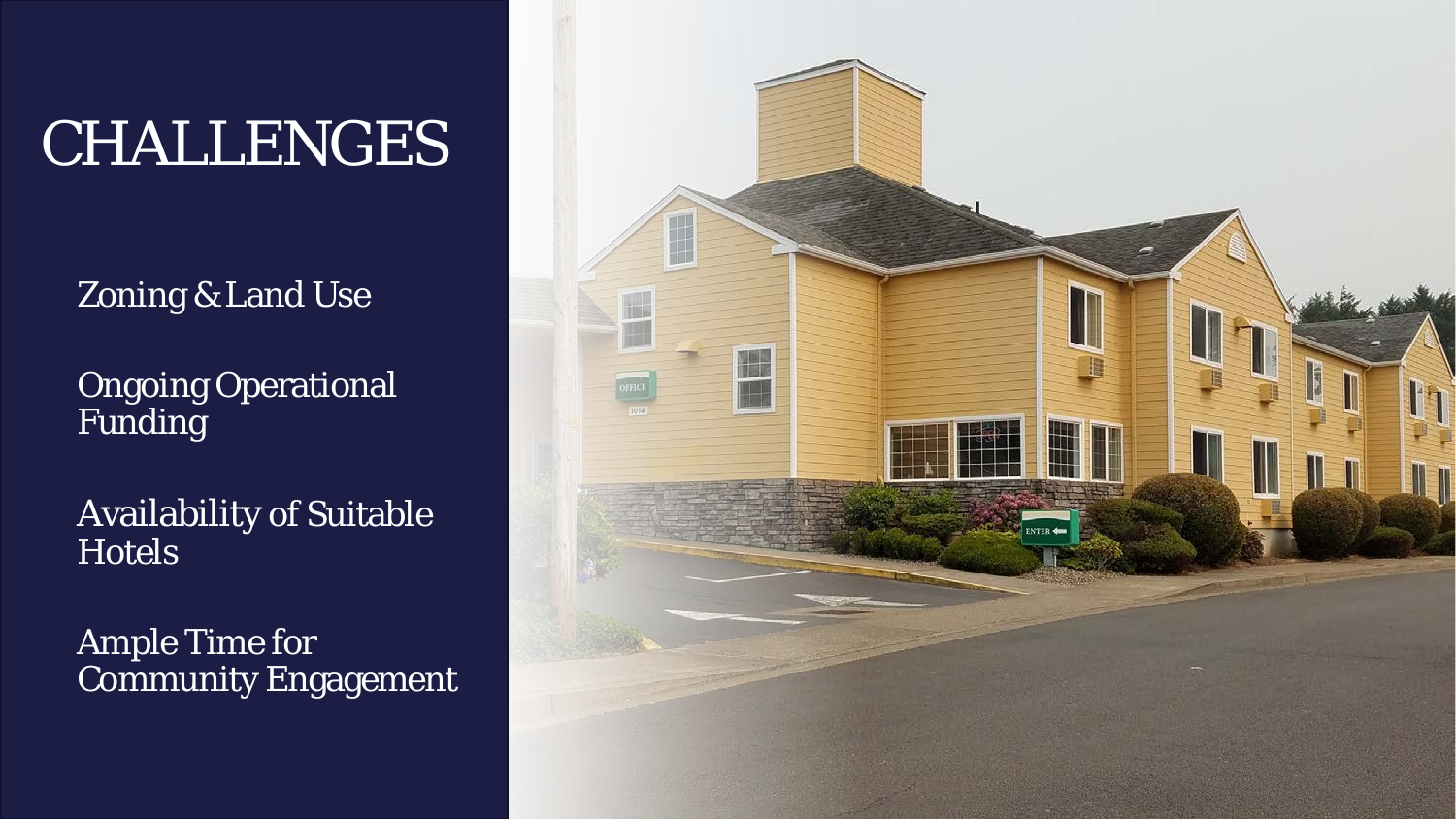A Collaborative Partnership,

from Inception to Implementation… and Beyond

Association of Oregon Counties CASA of Oregon Hacienda CDC League of Oregon Cities Network for Oregon Affordable Housing Oregon Emergency Management Oregon Health Authority Oregon Housing and Community Services Oregon Restaurant and Lodging Association Oregon Community Foundation Commissioner Claire Hall, Chair of Oregon Housing Stability Council Commissioner Jim Doherty, Morrow County State Representative Pam Marsh, 5th District State Representative Alissa Keny-Guyer, 46th District